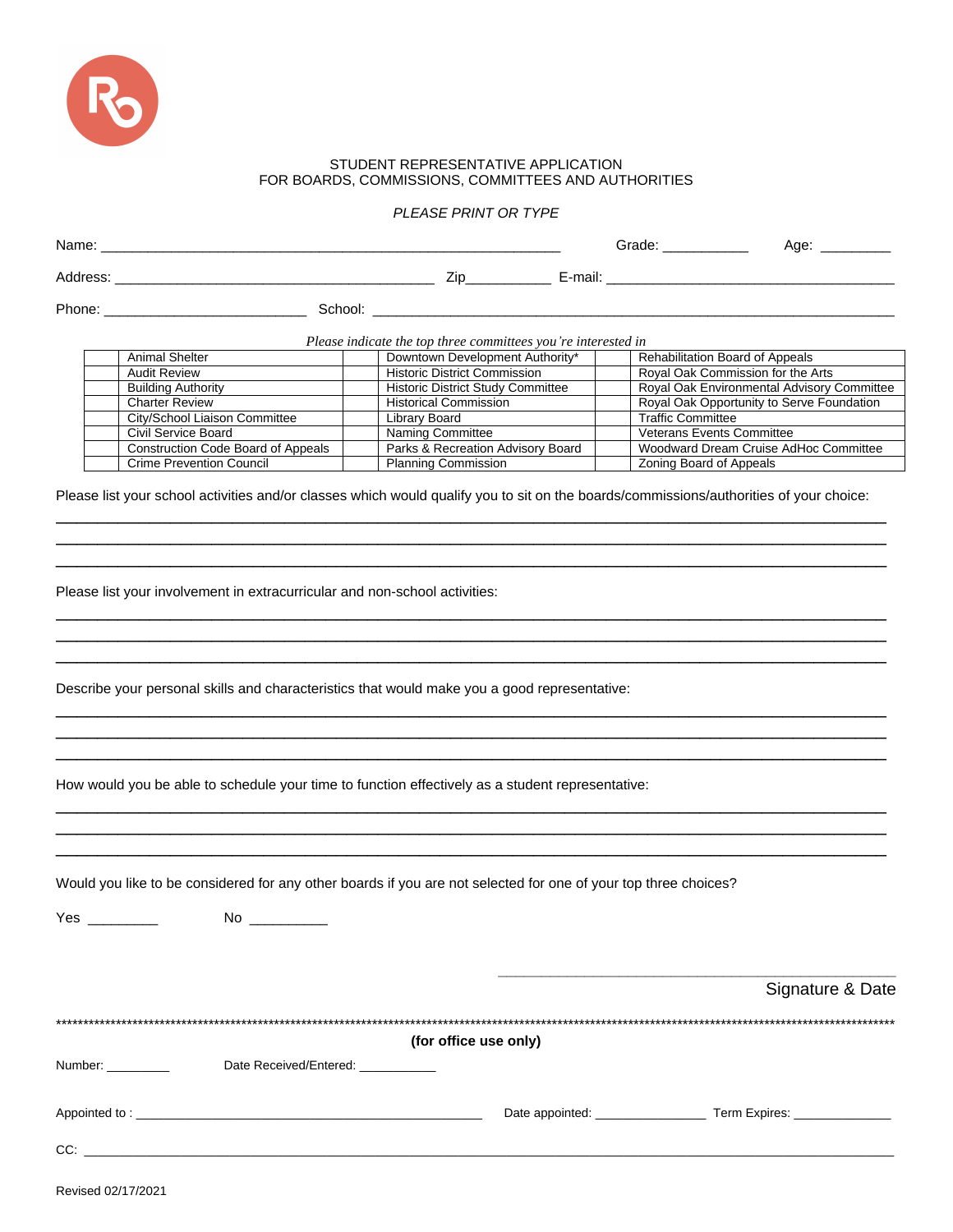## Checklist:

- Completed application
- Two letters of recommendation from adults who know you at school and who know your activities out of school
- Signed parental permission form
- Please return to: City Clerk's Office Board/Committee Application 203 S Troy St Royal Oak MI 48067